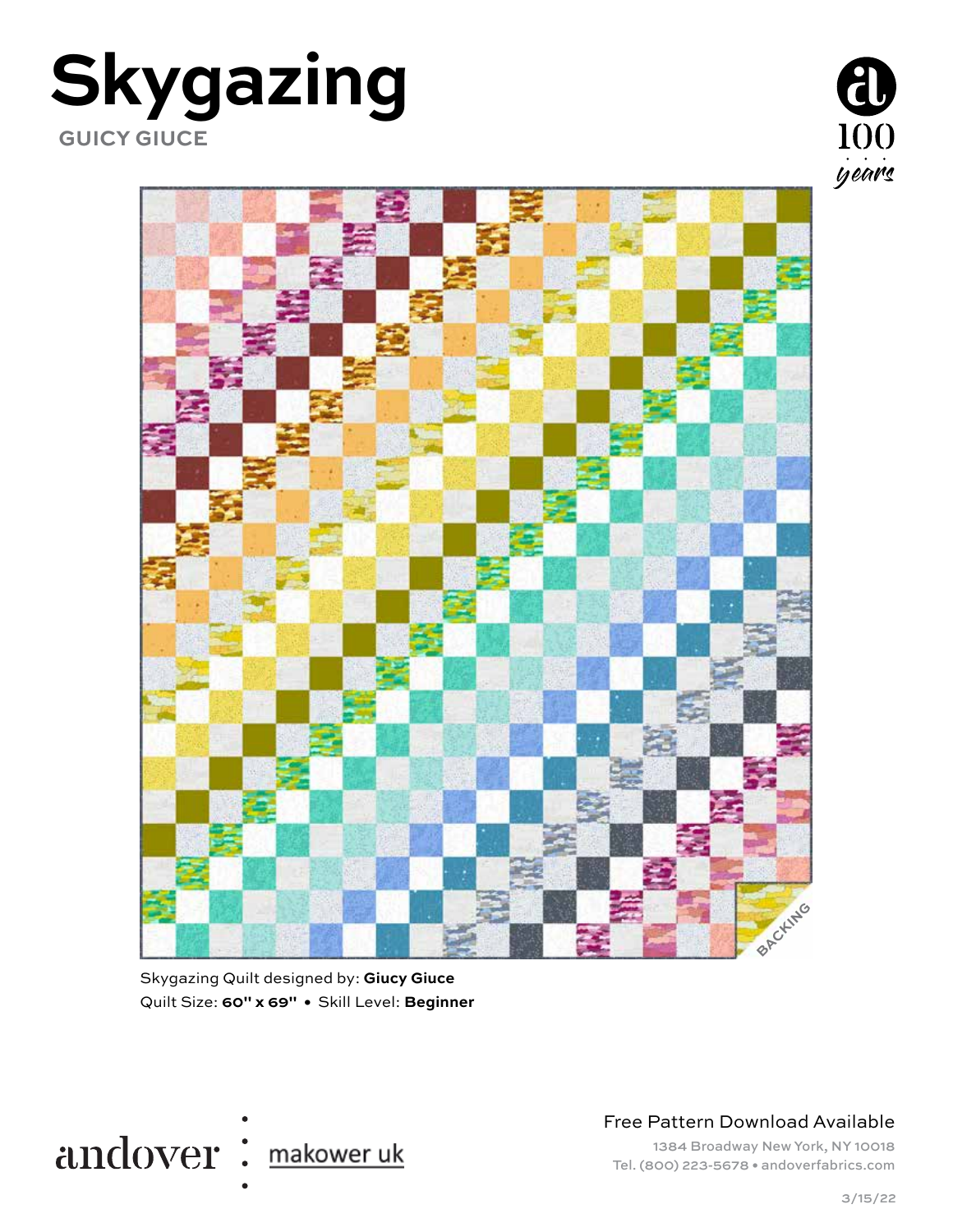## **Skygazing Quilt**

Introducing Andover Fabrics new collection: **Skygazing** by Giucy Giuce Quilt designed by Giucy Giuce

Quilt finishes 60" x 69"

*Celestial bodies and other fun prints are the focus of this throw-size quilt, made entirely of squares. The diagonal lines of color will keep your eyes moving toward the stars.*

#### **Fabric Requirements**

|                  |           | Yardage               |                   | Fabric    |
|------------------|-----------|-----------------------|-------------------|-----------|
| 3 Lights         | set.      | 1 yard each           |                   |           |
|                  | $434-C$   | 436-C 438-C           |                   |           |
| <b>17 Prints</b> | set.      | $fat\frac{1}{4}$ each |                   |           |
|                  | $434-E$   |                       | 434-Y 435-C 435-G |           |
|                  | $435-P$   |                       | 435-Y 436-B 436-E |           |
|                  | $436-T$   |                       | 436-Y 437-B 437-G |           |
|                  | $437 - 0$ |                       | 437-P 438-B 438-E |           |
|                  | 438-T     |                       |                   |           |
| <b>Binding</b>   |           | $\frac{5}{8}$ yard    |                   | $438 - B$ |
| <b>Backing</b>   |           | 4 yards               |                   | 434-Y     |

#### **Cutting Directions**

**Note:** Read assembly directions before cutting patches. All measurements are cut sizes and include **4**" seam allowances. A fat **4** is an 18" x 20"-22" cut. WOF designates the width of fabric from selvedge to selvedge (approximately 43" wide).

#### **3 Lights**

Cut (77) squares 3**2**" from each (76 squares are needed from 434-C)

#### **17 Prints**

Cut a total of  $(230)$  squares  $3\frac{1}{2}$ " (Read Step 1 before cutting)

#### **Binding**

Cut (7) strips 2**2**" x WOF for binding

#### **Backing**

Cut (2) panels 39" x 68", pieced to fit quilt top with overlap on all sides

#### **Making the Quilt**

- **1.** Yardage for the 17 prints is generous to allow you to mix up the color order as you wish. Note that one print is used in only 3 squares, while some are used in as many as 20 squares. Count the number needed of each color, and cut that number of 3**2**" squares. Cut the squares from the 3 lights.
- **2.** Using a design wall or large flat surface, position the squares in horizontal rows of 20 squares each. Working on 3 or 4 rows at a time may seem more doable. Add the light squares in between the print squares, paying attention to diagonal placement of all fabrics. Stand back to be certain that all colors are moving in a diagonal line. Once you are happy with the arrangement, sew the squares together into rows. Press seam allowances in each row toward the print squares. Replace each row on the design board once it is stitched. Continue in this manner until you have made 23 rows. Finally, join the rows.

#### **Finishing the Quilt**

**3.** Layer the quilt with batting and backing and baste. Quilt in the ditch around patches, or quilt an overall pattern. Bind to finish the quilt.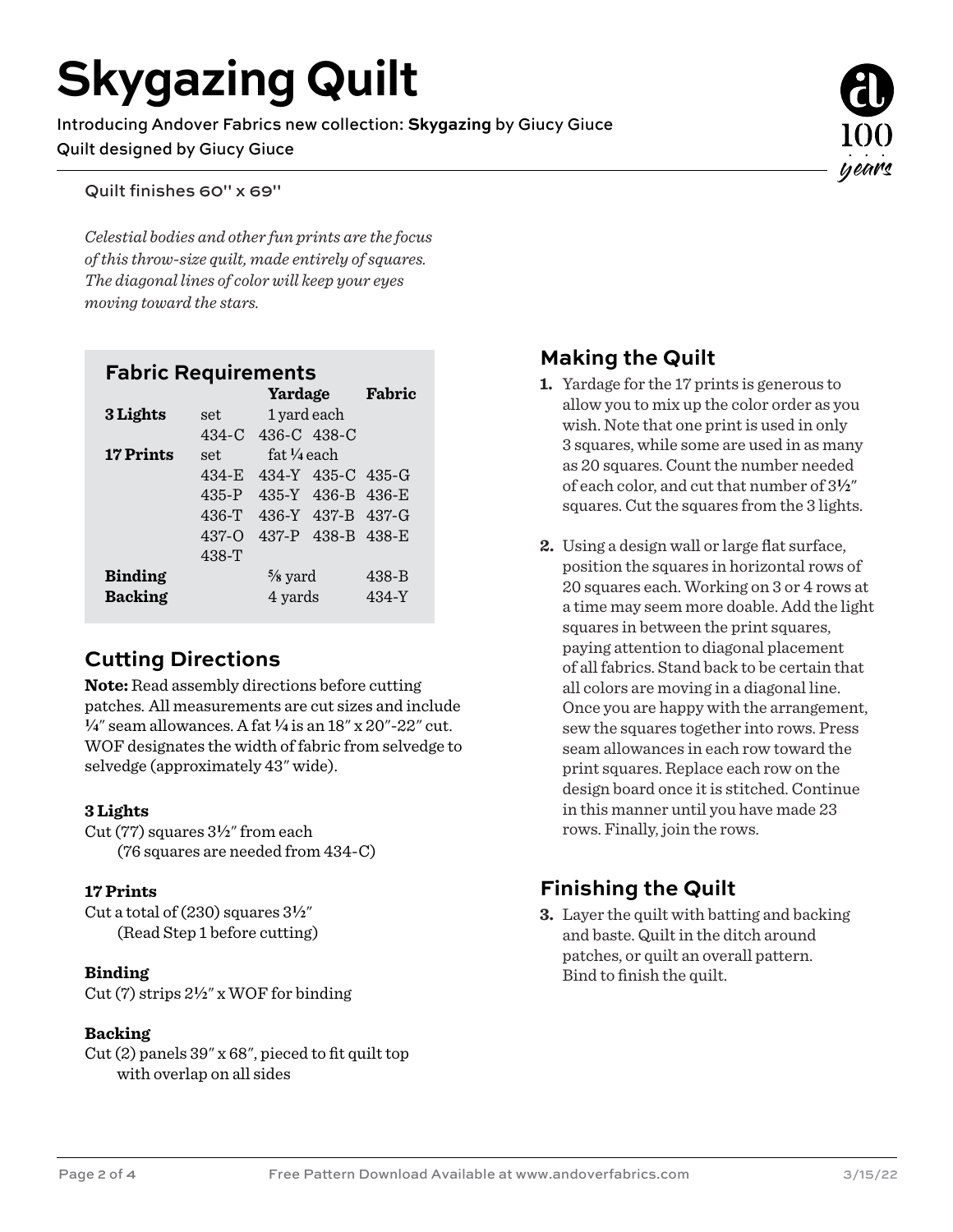

**Quilt Diagram**

 $\frac{100}{\frac{9}{2}}$